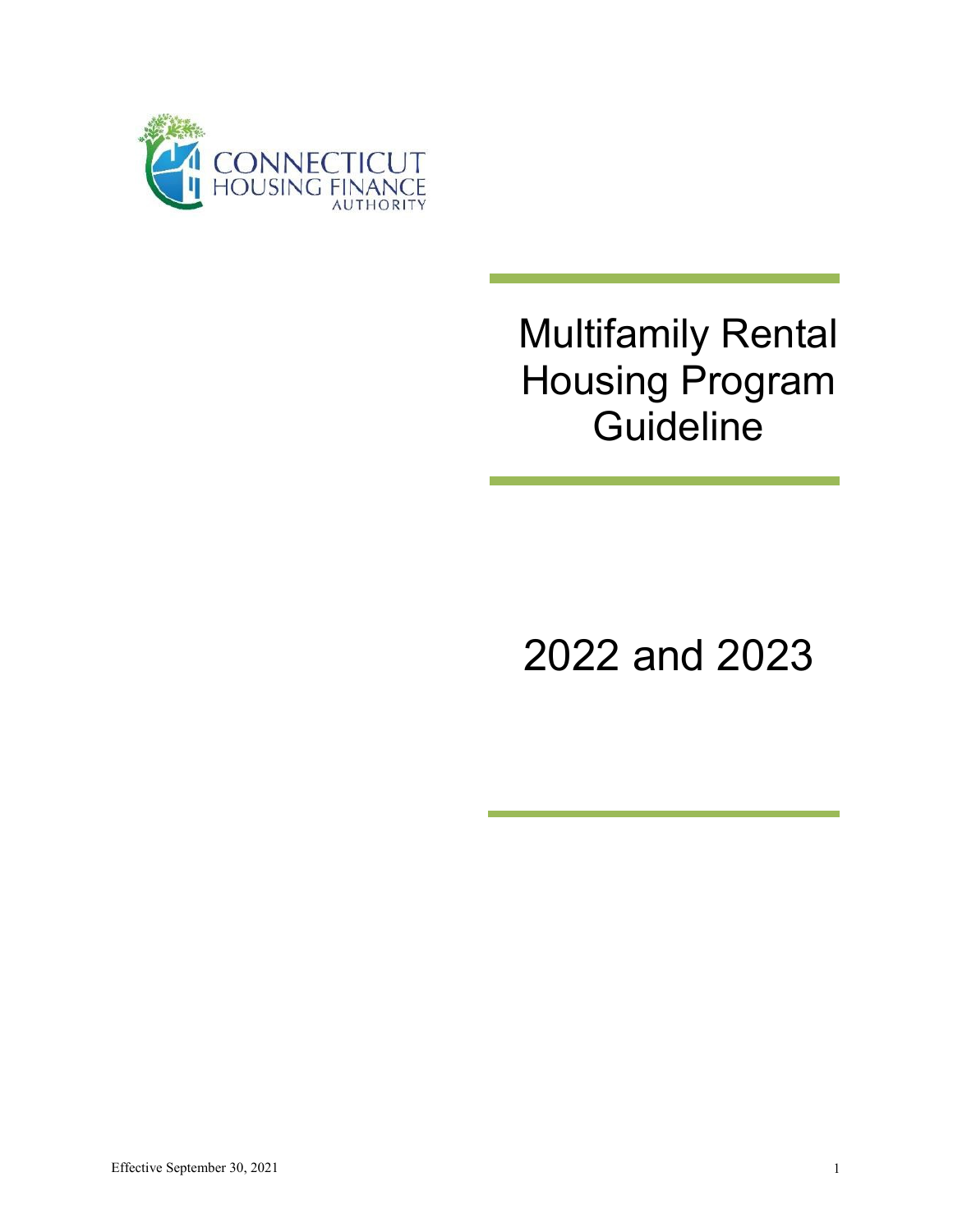# **Table of Contents**

| $\mathbf{I}$ . |  |
|----------------|--|
| II.            |  |
| Ш.             |  |
| IV.            |  |
| V.             |  |
| VI.            |  |
| VII.           |  |
| VIII.          |  |
| IX.            |  |
| $X_{\cdot}$    |  |
| XI.            |  |
| XII.           |  |
| XIII.          |  |
| XIV.           |  |
| XV.            |  |
| XVI.           |  |
| XVII.          |  |
|                |  |
| XIX.           |  |
| XX.            |  |
| XXI.           |  |
|                |  |
|                |  |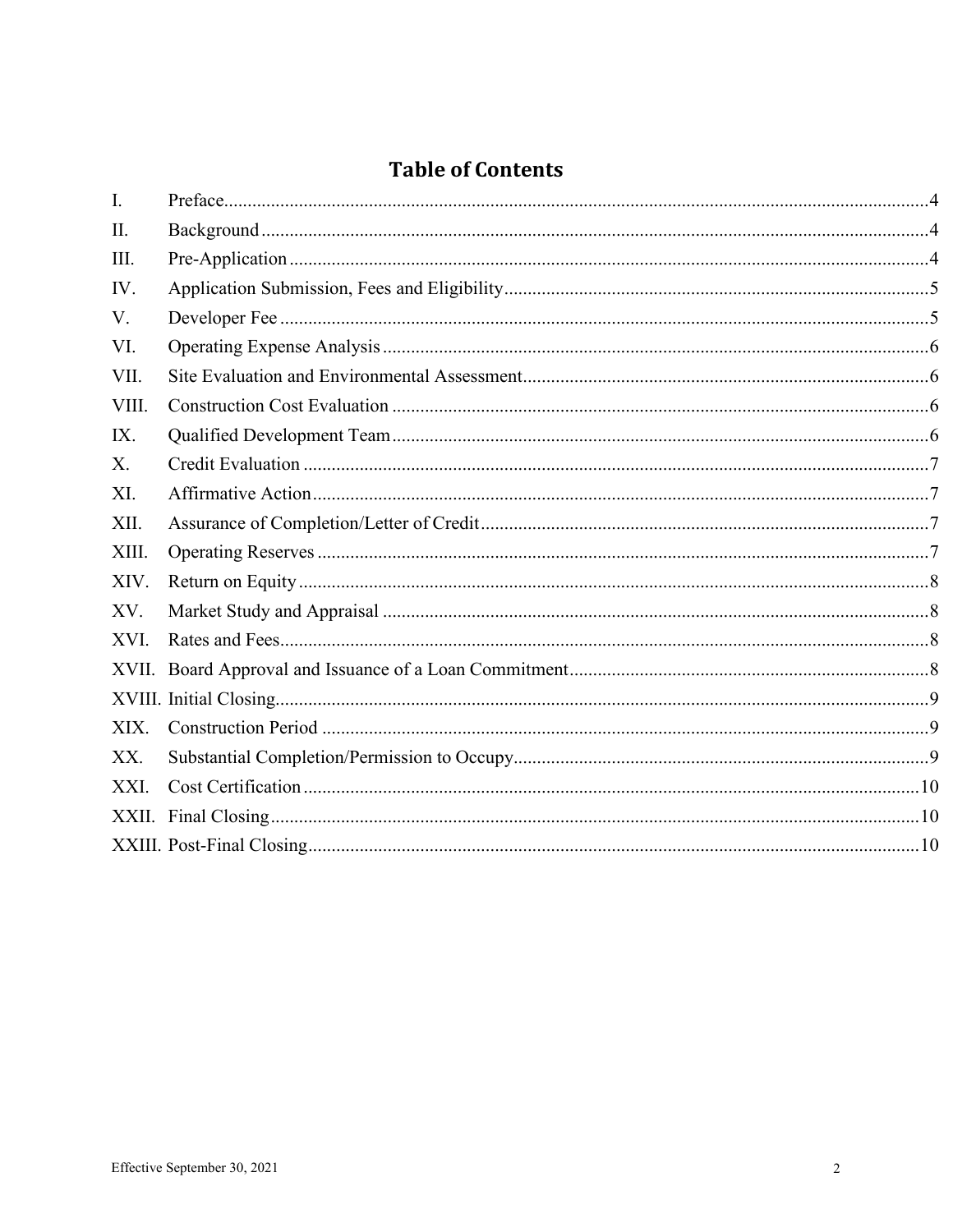# CHFA MULTIFAMILY UNDERWRITING STANDARDS SUMMARY

| <b>Application Fees:</b>                                                                                                                                                                                                                                                                                                                                                                                                                                 | See also the Multifamily Financing Program Parameters and Fees on the CHFA website                                                                                                                                                                                                                                                                                                    |                                                                       |                                         |  |
|----------------------------------------------------------------------------------------------------------------------------------------------------------------------------------------------------------------------------------------------------------------------------------------------------------------------------------------------------------------------------------------------------------------------------------------------------------|---------------------------------------------------------------------------------------------------------------------------------------------------------------------------------------------------------------------------------------------------------------------------------------------------------------------------------------------------------------------------------------|-----------------------------------------------------------------------|-----------------------------------------|--|
| CHFA Financing:                                                                                                                                                                                                                                                                                                                                                                                                                                          | For-profit applicants: \$2,500                                                                                                                                                                                                                                                                                                                                                        |                                                                       | Non-profit applicants \$1,250           |  |
| LIHTC: Non-refundable fee to<br>be paid at submission of either a<br>4% or 9% Low-Income Housing<br>Tax Credit (LIHTC) application                                                                                                                                                                                                                                                                                                                       | For-profit applicants: \$1,000                                                                                                                                                                                                                                                                                                                                                        | For-profit applicants (<20 units): $$500$ Non-profit applicants \$250 |                                         |  |
| Debt Service Coverage Ratio<br>(DCR)                                                                                                                                                                                                                                                                                                                                                                                                                     | 1.15 standard for all amortizing and payable debt, but may be adjusted depending on market conditions,<br>operations or public policy considerations                                                                                                                                                                                                                                  |                                                                       |                                         |  |
| Developer Allowance/Fee                                                                                                                                                                                                                                                                                                                                                                                                                                  | Up to 15.0% of TDC on a sliding scale; for more information please see the CHFA Procedures                                                                                                                                                                                                                                                                                            |                                                                       |                                         |  |
| General Contractor Overhead &<br>Profit and General Requirements                                                                                                                                                                                                                                                                                                                                                                                         | Overhead should not exceed 2%, Profit should not exceed 6% (Divisions 2 through 16), and General<br>Requirements should not to exceed 6%. Cumulative total of all three not to exceed 14%                                                                                                                                                                                             |                                                                       |                                         |  |
| <b>Interest Rates and Fees</b>                                                                                                                                                                                                                                                                                                                                                                                                                           | See the Multifamily Financing Program Parameters and Fees on the CHFA website                                                                                                                                                                                                                                                                                                         |                                                                       |                                         |  |
| Loan Term                                                                                                                                                                                                                                                                                                                                                                                                                                                | Up to 40 years, fully amortizing (terms may vary depending on the product)                                                                                                                                                                                                                                                                                                            |                                                                       |                                         |  |
| Loan-To-Value (LTV)                                                                                                                                                                                                                                                                                                                                                                                                                                      | LTV may not exceed 80% of the appraised prospective value or CHFA's estimated total lending cost;                                                                                                                                                                                                                                                                                     |                                                                       |                                         |  |
| Market Study and Appraisal<br>Contracted by CHFA but paid for by the applicant in advance with submission of the Con-App. For-profit<br>applicants and Non-profit LIHTC-only applicants remit \$17,000 (or \$10,000 if appraisal only) along with<br>their application fee. Timing of payment may differ for Non-profit financing applicants. Applicants may<br>contact their Underwriter for the timing of the appraisal and market study fee payments. |                                                                                                                                                                                                                                                                                                                                                                                       |                                                                       |                                         |  |
| <b>Operating Reserves</b>                                                                                                                                                                                                                                                                                                                                                                                                                                | Cash deposit of up to 6 months of scheduled debt service and 6 months of estimated annual operating<br>expenses inclusive of replacement reserves and real estate taxes. Additional funds may be required by<br>CHFA to maintain 1.15 DCR for a minimum of 15 years or as otherwise determined by CHFA.                                                                               |                                                                       |                                         |  |
| Other Fees and Reimbursable                                                                                                                                                                                                                                                                                                                                                                                                                              | Environmental review, construction observation, and CHFA third-party legal fees are all the                                                                                                                                                                                                                                                                                           |                                                                       |                                         |  |
| Expenses                                                                                                                                                                                                                                                                                                                                                                                                                                                 | responsibility of the mortgagor/applicant; these expenses are reimbursable in the development budget.                                                                                                                                                                                                                                                                                 |                                                                       |                                         |  |
| Per Unit Operating Expense<br>Range Guideline:                                                                                                                                                                                                                                                                                                                                                                                                           | Proforma Stabilized Year                                                                                                                                                                                                                                                                                                                                                              |                                                                       |                                         |  |
|                                                                                                                                                                                                                                                                                                                                                                                                                                                          | The following amounts must be escalated by 3% compounded annually to derive expense ranges for<br>future stabilized years and in all cases Excludes Replacement Reserves and Real Estate Taxes                                                                                                                                                                                        |                                                                       |                                         |  |
| 101 units or more                                                                                                                                                                                                                                                                                                                                                                                                                                        | \$5,500-\$8,500 per unit per year                                                                                                                                                                                                                                                                                                                                                     |                                                                       |                                         |  |
| 31 - 100 units                                                                                                                                                                                                                                                                                                                                                                                                                                           | \$6,000-\$9,000 per unit per year                                                                                                                                                                                                                                                                                                                                                     |                                                                       |                                         |  |
| 30 units or less                                                                                                                                                                                                                                                                                                                                                                                                                                         | \$6,000-\$9,000 per unit per year                                                                                                                                                                                                                                                                                                                                                     |                                                                       |                                         |  |
| Supportive Housing                                                                                                                                                                                                                                                                                                                                                                                                                                       | \$10,000-\$13,000 per unit per year                                                                                                                                                                                                                                                                                                                                                   |                                                                       |                                         |  |
|                                                                                                                                                                                                                                                                                                                                                                                                                                                          | It is expected that any applicant will ensure that the operating proforma included in its application will<br>contain per unit expenses that fall within the ranges provided above. Should there be compelling reasons<br>to submit operating expenses that fall outside the range, the applicant is expected to provide complete<br>written justification as part of its application |                                                                       |                                         |  |
| Proforma Trending Assumptions:                                                                                                                                                                                                                                                                                                                                                                                                                           | Typically Income: 2%;                                                                                                                                                                                                                                                                                                                                                                 |                                                                       |                                         |  |
|                                                                                                                                                                                                                                                                                                                                                                                                                                                          | Expenses and Taxes: 3%                                                                                                                                                                                                                                                                                                                                                                |                                                                       |                                         |  |
| Replacement Reserve Rates:                                                                                                                                                                                                                                                                                                                                                                                                                               | New Construction                                                                                                                                                                                                                                                                                                                                                                      | Rehabilitation                                                        |                                         |  |
| Elderly                                                                                                                                                                                                                                                                                                                                                                                                                                                  | \$325 per unit per year                                                                                                                                                                                                                                                                                                                                                               | \$350 per unit per year                                               |                                         |  |
| Family & Supportive Housing                                                                                                                                                                                                                                                                                                                                                                                                                              | \$400 per unit per year                                                                                                                                                                                                                                                                                                                                                               | \$425 per unit per year                                               |                                         |  |
| Vacancy Rates:                                                                                                                                                                                                                                                                                                                                                                                                                                           | Income Type                                                                                                                                                                                                                                                                                                                                                                           |                                                                       | <b>Underwriting Vacancy Assumptions</b> |  |
|                                                                                                                                                                                                                                                                                                                                                                                                                                                          | Up to 30% Area Median Income (AMI)                                                                                                                                                                                                                                                                                                                                                    | $2.5 - 5.0\%$                                                         |                                         |  |
|                                                                                                                                                                                                                                                                                                                                                                                                                                                          | $> 30\%$ up to 60% AMI                                                                                                                                                                                                                                                                                                                                                                | $5.0 - 10.0\%$                                                        |                                         |  |
|                                                                                                                                                                                                                                                                                                                                                                                                                                                          | $> 60 \%$ up to 80% AMI                                                                                                                                                                                                                                                                                                                                                               | $7.0 - 10.0 %$                                                        |                                         |  |
|                                                                                                                                                                                                                                                                                                                                                                                                                                                          | > 80% AMI and Market Rate                                                                                                                                                                                                                                                                                                                                                             | $10.0 - 15.0\%$                                                       |                                         |  |
|                                                                                                                                                                                                                                                                                                                                                                                                                                                          | Commercial Income                                                                                                                                                                                                                                                                                                                                                                     | 100%                                                                  |                                         |  |
|                                                                                                                                                                                                                                                                                                                                                                                                                                                          | CHFA does not rely on commercial income (if any is projected) to size its mortgage loan.                                                                                                                                                                                                                                                                                              |                                                                       |                                         |  |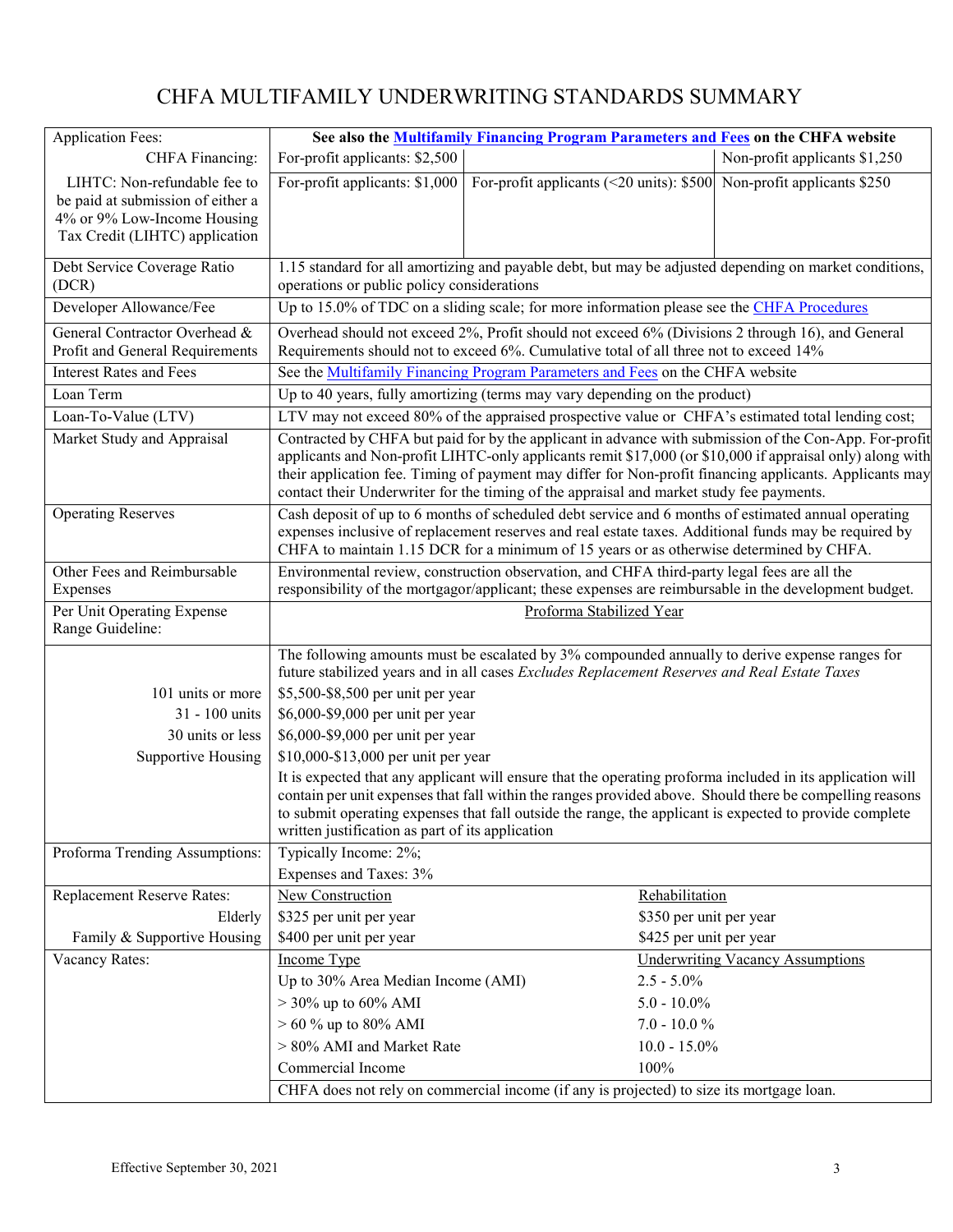# <span id="page-3-0"></span>**I. Preface**

This Guideline is to be used by developers/applicants interested in applying for funding through the CHFA Multifamily Rental Housing Program. This Guideline supplements the existing laws and rules prescribed by the Internal Revenue Service (IRS) in Section 42 of the Internal Revenue Code (IRC or Code) and related regulations. Applicants are advised to review the Governing Authority section of CHFA's Qualified Allocation Plan (QAP). If any statements in these documents conflict with the laws governing the CHFA Multifamily Rental Housing Program those laws take precedence. These materials should not be relied upon solely or as a substitute for an applicant's own tax or legal counsel or interpretation of laws related to the CHFA Multifamily Rental Housing Program. Applicants are ultimately responsible for providing the information necessary for the determination of the projects eligibility and compliance under the Multifamily Rental Housing Program. Related or referenced documents can be found on CHFA's website.

# <span id="page-3-1"></span>**II. Background**

CHFA administers programs that support developers of affordable rental housing in Connecticut with financing to develop affordable or mixed-income housing throughout the state. These programs offer mortgages at below market interest rates as well as federal and state tax credits to developments that meet the state's affordable housing goals and the terms of any applicable Notice of Funding Availability (NOFA). CHFA also has the statutory authority to finance market rate units in urban areas.

CHFA may also provide financing for related facilities such as commercial, office, health, welfare, administrative, recreational, community, and service facilitiesincidental and pertinent to multifamily rental housing as determined by CHFA. CHFA reserves the right to deny any financing application if more than twenty-five percent (25%) of the gross square footage will be for non-residential use. If any related facility is to be leased, then CHFA shall have the right to disapprove any proposed use, tenant, or provision of the lease.

Notwithstanding this Guideline, CHFA reserves the right to request change(s) to the applicant's submission in a manner that promotes CHFA's housing goals, specific market needs and/or program objectives. CHFA may make adjustment(s), with notification to the applicant, to carry out the housing goals ofCHFA.

#### <span id="page-3-2"></span>**III. Pre-Application**

- A. All applicants interested in applying for CHFA financing shall submit a Preliminary Application, which may be found on CHFA's website. The purpose of the Preliminary Application is to guide discussion at the mandatory Pre-Application Conference in which developers are provided with staff feedback that they can use to submit application packages that are more likely to meet applicable program requirements and scoring criteria (if any). It is important to note that the Preliminary Application review is, by its very nature, based on early and often incomplete knowledge of the project and therefore, staff feedback provides information only and does not limit the scope or outcome of any subsequent final application review and its outcome, ranking or final score, as applicable. Staff feedback, both written and verbal, is non-binding on the future review by staff and the Board of Directors.
- B. CHFA requires a Pre-Application Conference between CHFA, Connecticut Department of Housing (DOH) (if necessary) and any member(s) of the development team who wishes to participate. The intention of this meeting is to discuss the overall structuring of the financing, including but not limited to existing CHFA and/or DOH debt, prepayment, waivers, statutory requirements, etc. The submitted Preliminary Application serves to guide the discussion. Pre-Application Conferences will be scheduled upon submission of the Preliminary Application.
- C. CHFA will assign an Underwriter to work with the development team from Preliminary Application through the life of the development.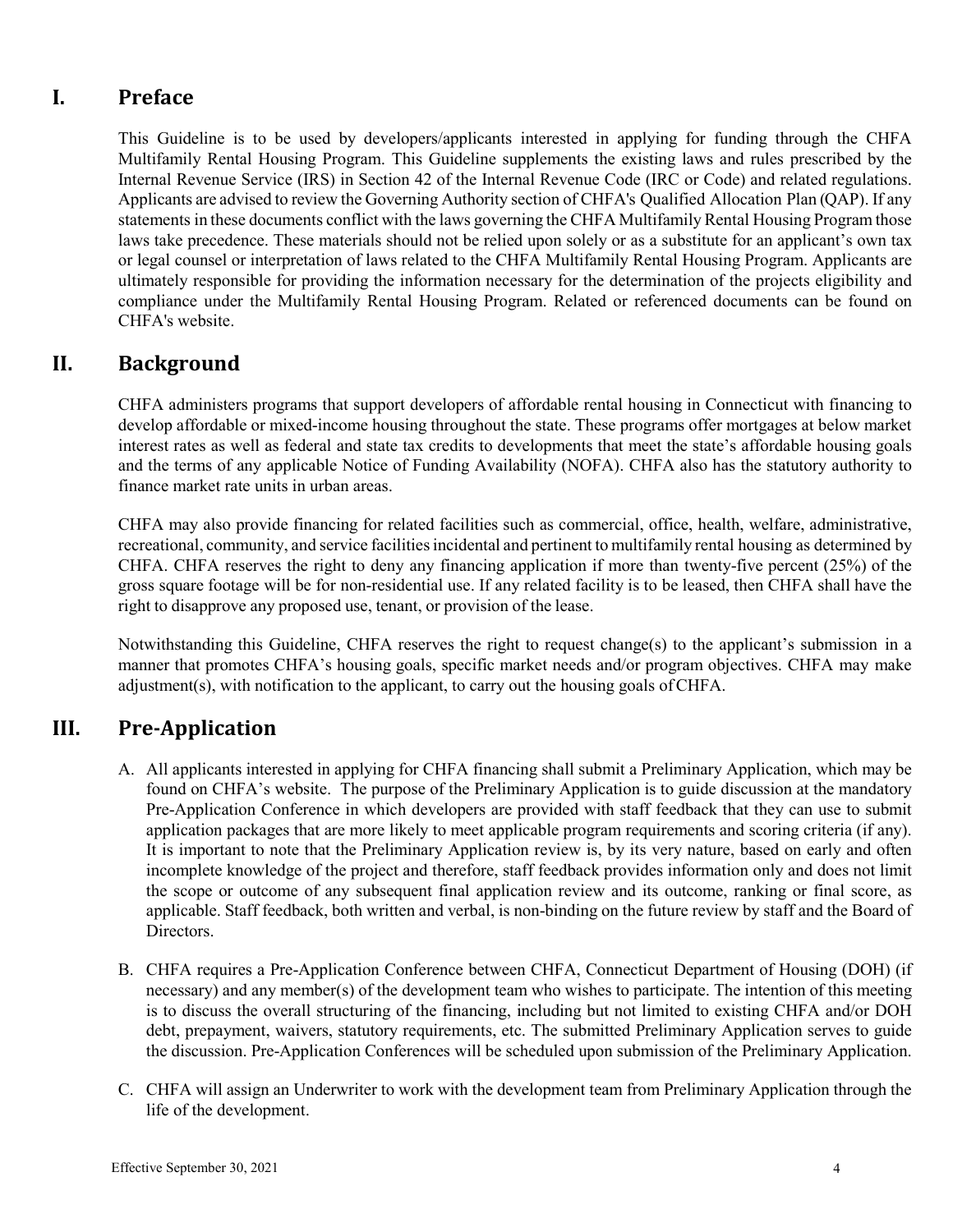# <span id="page-4-0"></span>**IV. Application Submission, Fees and Eligibility**

- A. Each applicant shall submit to CHFA a complete Consolidated Application (ConApp) package, which includes a completed current ConApp, all required attachments, and application fee(s) as reflected in the CHFA Multifamily Underwriting Standards Summary at the beginning of this document. Application due dates will be posted on CHFA's website as well as via other media. While there is no deficiency period, CHFA reserves the right to contact applicants for clarifying information and items not found or omitted in error. Applicants must make every effort to submit a complete and accurate application along with all supporting documentation at the time of application. Applications will be evaluated based on financial feasibility, development team capacity, demonstration of need, readiness and any other programmatic requirements. Prior to determining whether a mortgage loan should be recommended for consideration by CHFA's Board of Directors, CHFA requires an applicant to provide all documentation required in the ConApp under the applicable program.
- B. Applicants are eligible to apply if they meet the CHFA requirements as specified in CHFA's Program Eligibility Requirements: Delinquent or Non-Performing Applicants. Please refer to the CHFA website for requirements noted in [CHFA's Board of Directors Policy Statements, CHFA Procedures,](https://www.chfa.org/about-us/board-policy-statements-and-chfa-procedures/) the current [LIHTC Guideline](https://www.chfa.org/developers/tax-credit-program/lihtc/) (if applicable), and this Multifamily Rental Housing Program Guideline.
- C. For a proposed development that is occupied or partially occupied during the construction period, there may be net operating income (NOI) (or operating cash flow) generated during the construction period. This NOI must be calculated and made available as a funding source to fund CHFA recognized costs, initial operating deficits and escrows. Generally, the estimated NOI shall be based on historical NOI for the property and the level of occupancy during the construction period.

The NOI shall be reflected as a source of funds and mortgage interest during construction should be reflected as a use of funds. Operationally, occupied developments shall be billed monthly for construction period interest rather than having interest payments funded through the disbursement process.

#### <span id="page-4-1"></span>**V. Developer Fee**

Generally, to the extent economically feasible, the Developer Allowance/Fee (DAF) shall be comprised of the paid portion plus the deferred portion and the total shall not exceed 15% of Total Development Costs (TDC). The paid portion of the DAF shall be calculated based on a sliding scale as shown in the Rental Housing section of the CHFA [Procedures.](https://www.chfa.org/assets/1/6/CHFA_Procedures_(As_of_January_28,_2021).pdf)

Payment of the DAF shall be approved by CHFA based on a predetermined schedule, which will be reflected in the Development Cash Flow projection. Generally, CHFA will approve payment of the paid portion of the DAF according to the following schedule:

- 1) No more than 25% of the paid portion of the DAF at initial closing or when construction is 25% complete.
- 2) Up to 50% of the total paid portion of the DAF (including any previous installments) when construction is 50% complete.
- 3) Up to 80% of the total paid portion of the DAF (including any previous installments) when construction is 100% complete.
- 4) 10% of the paid portion of the DAF when Part I of the Form(s) 8609 is issued by CHFA.
- 5) The remaining 10% at final closing.

After the initial advance of the DAF, the percentage of the DAF to be approved by CHFA will not exceed the percentage of completion of construction. If the LIHTC syndicator's schedule for the approval/payment of the developer fee is more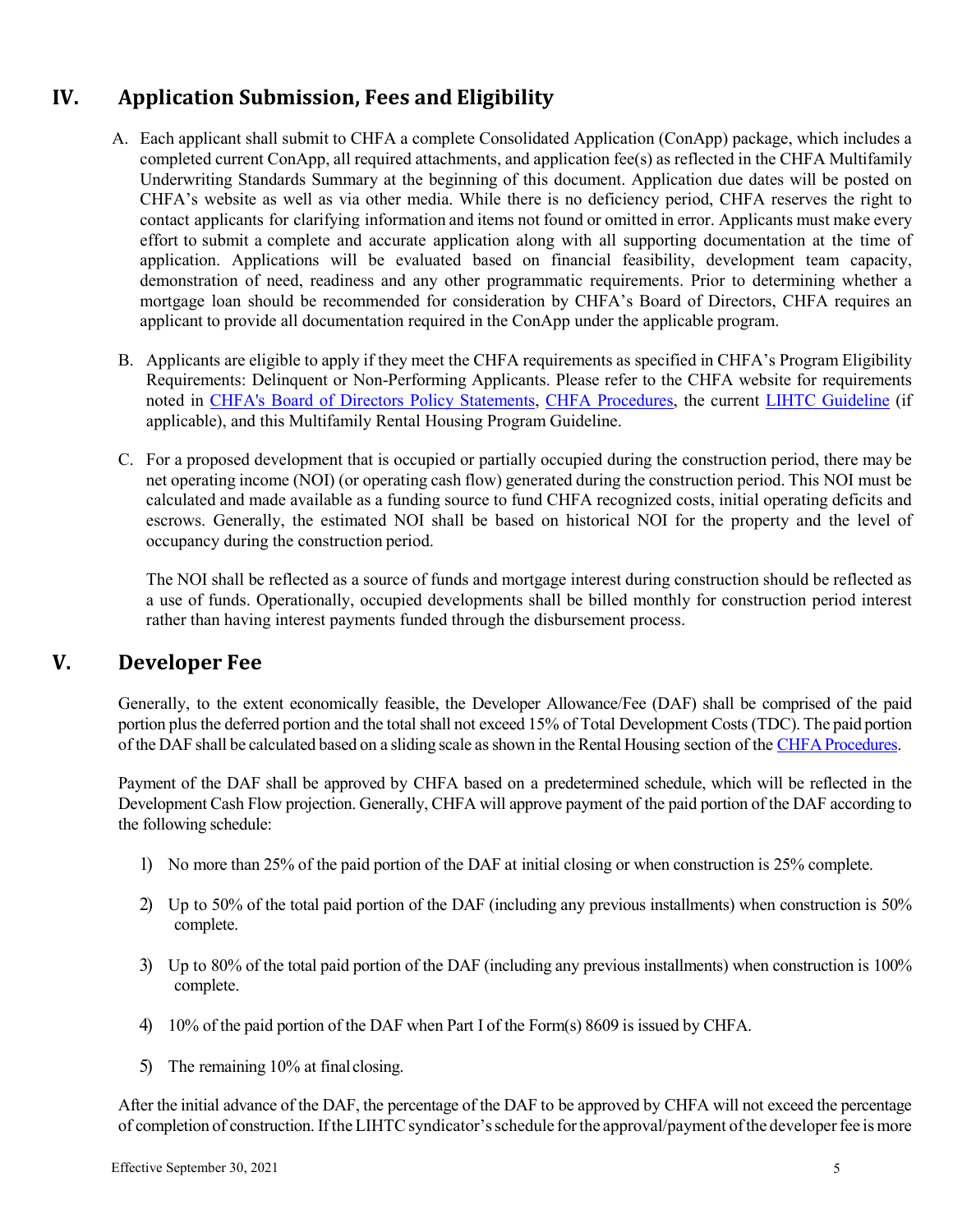restrictive, CHFA will follow the syndicator'sschedule. The DAF amount shall be finalized during CHFA's review of cost certifications. CHFA will appropriately size the paid portion of the developer fee based on the sliding scale described above.

#### <span id="page-5-0"></span>**VI. Operating Expense Analysis**

Underwriters will analyze operating expenses of a proposed development to ensure they are reasonable, meaning that proposed operating expenses fall within the ranges found in the CHFA Multifamily Underwriting Standards Summary found at the beginning of this Guideline. Applicants are advised:

- 1) If the development is currently occupied, proposed operating expenses shall be based on the actual experience of the development's operations.
- 2) If there is a compelling reason why proposed expenses fall outside the range provided, applicants shall provide written explanation and justification for the deviation.

#### <span id="page-5-1"></span>**VII. Site Evaluation and Environmental Assessment**

CHFA will perform a site evaluation to determine whether the site is acceptable and meets program goals with respect to land use, zoning, proximity to community facilities and services, transportation, utility services and topography.

Applicants shall provide environmental assessments and hazardous materials reports prepared by a qualified independent environmental firm licensed in Connecticut. Environmental assessments provided shall be in conformance with the CHFA [Construction Guideline: Environmental & Hazardous Materials Review.](https://www.chfa.org/developers/design-and-construction-criteria/) In its discretion, CHFA may commission a qualified licensed environmental professional, selected by CHFA from an approved list developed and maintained by CHFA, to evaluate an applicant-provided environmental assessment(s). An applicant shall make full non-refundable payment, in advance, for each CHFA-commissioned environmental review/evaluation.

#### <span id="page-5-2"></span>**VIII. Construction Cost Evaluation**

CHFA strongly encourages maximizing the overall cost effectiveness of multifamily rental developments, including but not limited to construction costs. The CHFA [Construction Guideline: Construction Costs](https://www.chfa.org/developers/design-and-construction-criteria/) outlines the CHFA construction cost review process.

CHFA funds may not be used to pay for the subdivision or fit-out of any commercial space. Please refer to the Construction Guideline: Construction Costs for detailed information regarding costs related to commercial space.

# <span id="page-5-3"></span>**IX. Qualified Development Team**

Each applicant shall submit, for CHFA's review, its certificate of incorporation and bylaws, partnership agreement, operating agreement and/or other basic organizational documents, as applicable. Such documents shall comply with the provisions of CGS §8-250(29) and other legal requirements.

The completed qualified development teamrequirements contained in each application shall identify all potential team members and set forth minimum standards and documentation necessary for CHFA to determine if team members are qualified. CHFA prefers to have the following members of the development team selected through an open and competitive process: housing consultants, general contractor, architect, syndicator, resident training consultant and property management agent. If any information was previously submitted in a prior application, it may not be necessary to re-submit. An applicant should contact CHFA for guidance. For more information on qualified development team requirements refer to the ConApp, LIHTC Guidelines, and [Construction Guideline: Project Planning & Technical](https://www.chfa.org/assets/1/6/2021ConstnGuidelines-ProjectPlanningTechReview.pdf?9877)  [Services Review](https://www.chfa.org/assets/1/6/2021ConstnGuidelines-ProjectPlanningTechReview.pdf?9877) and the Management Agent Approval Requirements.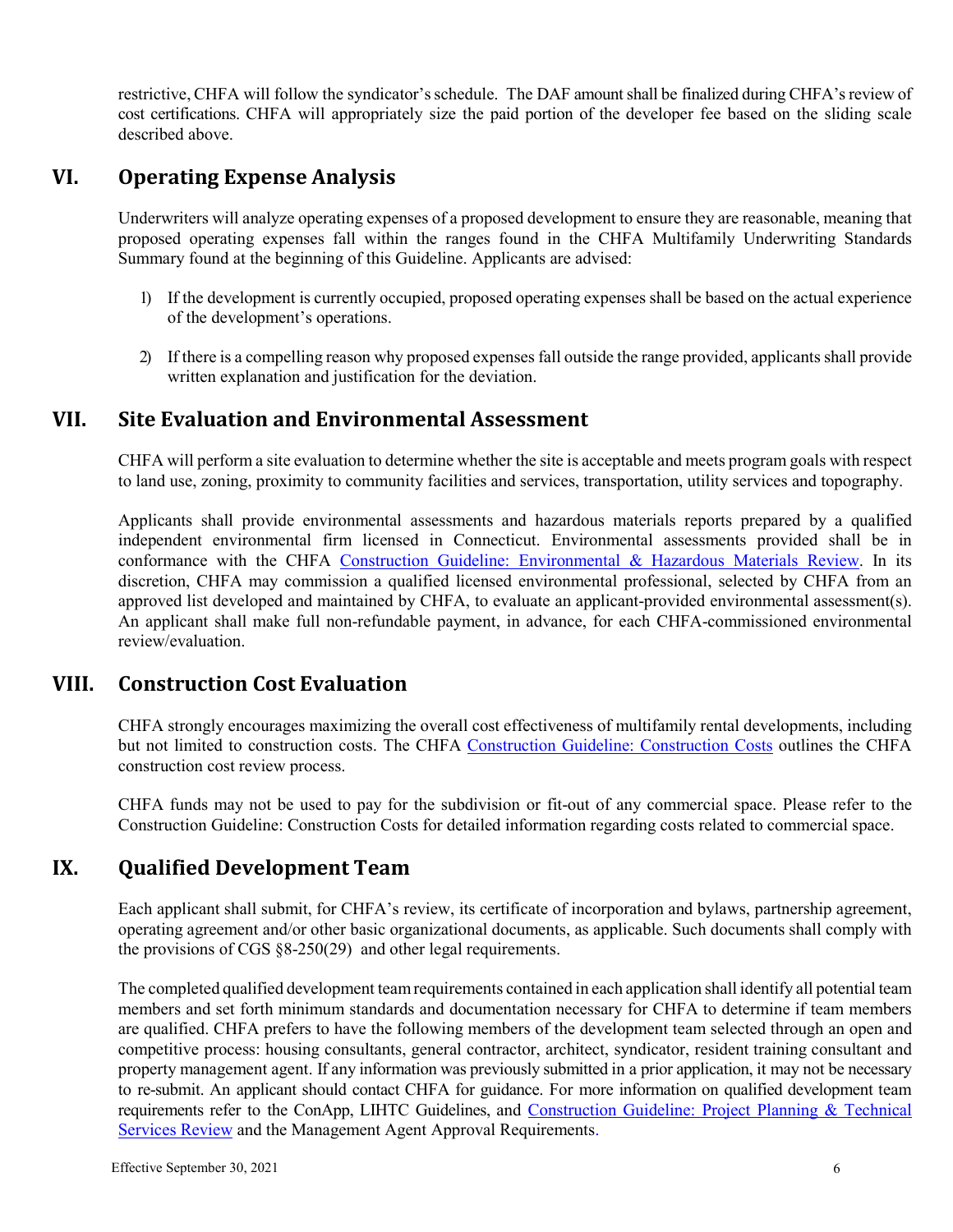# <span id="page-6-0"></span>**X. Credit Evaluation**

An applicant may be required to provide financial statements, prepared or audited by an independent Certified Public Accountant, in a form and content acceptable to CHFA, along with appropriate supporting information. CHFA may order business credit report(s) to assist CHFA in evaluating the applicant's past and current financial condition, liquidity and future financial capacity.

#### <span id="page-6-1"></span>**XI. Affirmative Action**

In accordance with CGS §8-265c, each applicant/mortgagor and its contractors, subcontractors and management agents shall agree to comply with federal and state executive orders, statutes, regulations, CHFA Procedures, Policies and other requirements of law relating to affirmative action and equal employment opportunity.

#### <span id="page-6-2"></span>**XII. Assurance of Completion/Letter of Credit**

CHFA shall require a mortgagor or its contractor to provide:

- 1) A 100% Performance Bond and 100% Labor and Material Bond bonds (bid, performance and payment) from a surety company with a B+ or better rating by AM Best (or a similar rating agency) and licensed to do business in the State of Connecticut, and the owner and CHFA shallbe named as obligees; or
- 2) Letter(s) of Credit (LOC) acceptable to CHFA; or other security including, without limitation, escrow arrangements, satisfactory to CHFA to ensure completion of the multifamily rental housing development. If an LOC is provided, the issuer must be licensed in the state of Connecticut and have at the time of issuance, replacement, substitution or renewal, a rating acceptable to CHFA in its discretion. Except as otherwise agreed by CHFA, the LOC shall be unconditional, irrevocable and transferable by CHFA at no cost to CHFA; name CHFA as beneficiary; permit multiple draws; and be governed by Connecticut law and subject to Uniform Customs and Practices for Documentary Credits.

#### <span id="page-6-3"></span>**XIII. Operating Reserves**

In general, a mortgagor shall fund an Operating Reserve held by CHFA in an amount equal to up to six (6) months of all scheduled debt service and six (6) months of estimated annual operating expenses inclusive of reserves and real estate taxes. This deposit is expected to be funded in cash and may be paid in part at initial closing with the remaining part paid at final closing. Any amount used during the Compliance Period must be replenished from the development surplus cash. CHFA reserves the right to modify these requirements, in its sole discretion. For any capitalized reserves proposed by the applicant in excess of those required by CHFA, the applicant should provide further detail on the party requiring it, its purpose, how the amount was determined, who will be holding it, and the terms of its release.

The Operating Reserve shall be held in escrow by CHFA and shall be disbursed at the sole discretion of CHFA. The permissible use or application of the funds will be detailed in the Construction Loan and General Escrow Agreement loan document, which is executed at initial closing. If CHFA is not the lender, or CHFA is the construction only lender, reserves may be released upon final closing if held by CHFA.

If the proposed development requires an amount necessary to maintain 1.15 DCR for a minimum of 15 years, the present value of this amount should be included for operating reserves calculation beyond the six (6) months of debt service and operating expenses.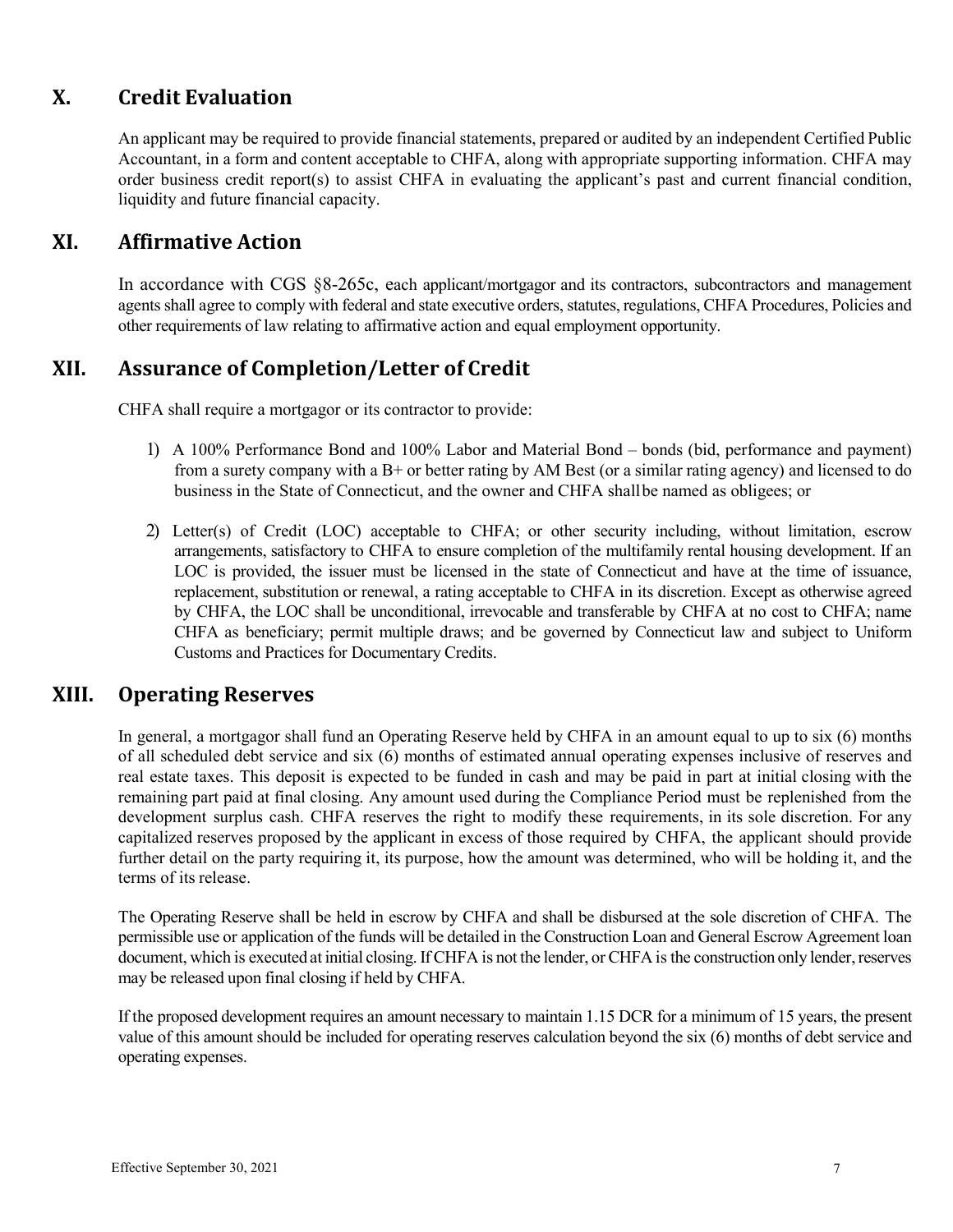# <span id="page-7-0"></span>**XIV. Return on Equity**

For any loan to a mortgagor, return on equity shall be available to the mortgagor subject to an agreement with CHFA in accordance with CGS § 8-253a(5) and the CHFA Procedures. For non-HUD transactions, non-cumulative cash return on equity shall be determined at CHFA's sole discretion,or where economically feasible.

# <span id="page-7-1"></span>**XV. Market Study and Appraisal**

- A. CHFA commissions independent, professional market study(ies) and appraisal(s), from an approved list maintained by CHFA, for all multifamily rental housing developments being considered for CHFA mortgage financing. For developments funded with LIHTCs (without Tax Exempt Bonds), only a market study is required prior to a tax credit allocation, which is the issuance of the 42(m) letter for 4% LIHTCs and the issuance of the reservation letter for 9% LIHTCs. CHFA reserves the right to require an appraisal and/or modify its appraisal requirements as may be practical given the circumstances of each transaction. Applicants shall make full nonrefundable payment in advance for both market study(ies) and appraisal(s).
- B. Applicants shall remit a payment for the appraisal(s) and market study(ies), together with the application fee, at the time the ConApp is submitted to engage the third-party reports earlier in the due diligence process. The Underwriter will provide the Applicant with the payment amount for the applicable reports prior to submission of the Con-App. If the fee collected is greater than the actual cost, the applicant will receive a credit at Initial Close. Conversely, if the actual fee assessed is greater than the amount remitted, the applicant will be billed the balance due. Timing of the fee payment may vary for Non-profit applicants and may be covered by CHFA to expedite processing as determined during underwriting and to be reimbursed at Initial Close. All applicants are ultimately responsible for payment of the appraisal and market study fees as each may be required and which are a mortgageable expense, and are encouraged to verify the amount and timing of the fee payment with their Underwriter.

#### <span id="page-7-2"></span>**XVI. Rates and Fees**

CHFA provides developers (both not-for-profit and for-profit) a loan program that features an interest rate cap referred to as "rate lock". Upon adoption of the loan resolution, CHFA will commit to a "not-to- exceed" interest rate, allowing developers to benefit from the potential shift in a rising interest rate market. The actual permanent interest rate (exclusive of any bond cost of issuance fee) will be locked in 30-days prior to initial closing, and will not be higher than this "not-to-exceed" rate. For further information on this program refer to CHFA's Multifamily Program [Parameters and Fees](https://www.chfa.org/assets/1/6/CHFA_MF_Program_Parameters_and_Fees.pdf?9481) on the CHFA website.

#### <span id="page-7-3"></span>**XVII. Board Approval and Issuance of a Loan Commitment**

CHFA has established underwriting standards in its Procedures. If CHFA determines that an applicant has satisfied all of the underwriting standards and the multifamily rental housing development is financially feasible, CHFA will submit the development proposal to its Board of Directors for consideration.

For CHFA construction loans, financial feasibility includes sufficiently available funding sources to ensure the pay down of CHFA construction loans by the end of the construction loan term (a.k.a. final closing). Where there is pay down risk for a CHFA construction loan from potential availability and timing delays associated with developer performance requirements (e.g., lease-up, occupancy and/or debt service coverage (DSC) requirements) imposed by LIHTC syndicator/investor(s), CHFA may investigate underwriting alternatives with the applicant to mitigate the construction loan pay down risk, such as:

- 1) a more front-loaded LIHTC equity contribution schedule;
- 2) a lease-up reserve to be held by CHFA to fund potential/anticipated DSC shortfalls during the construction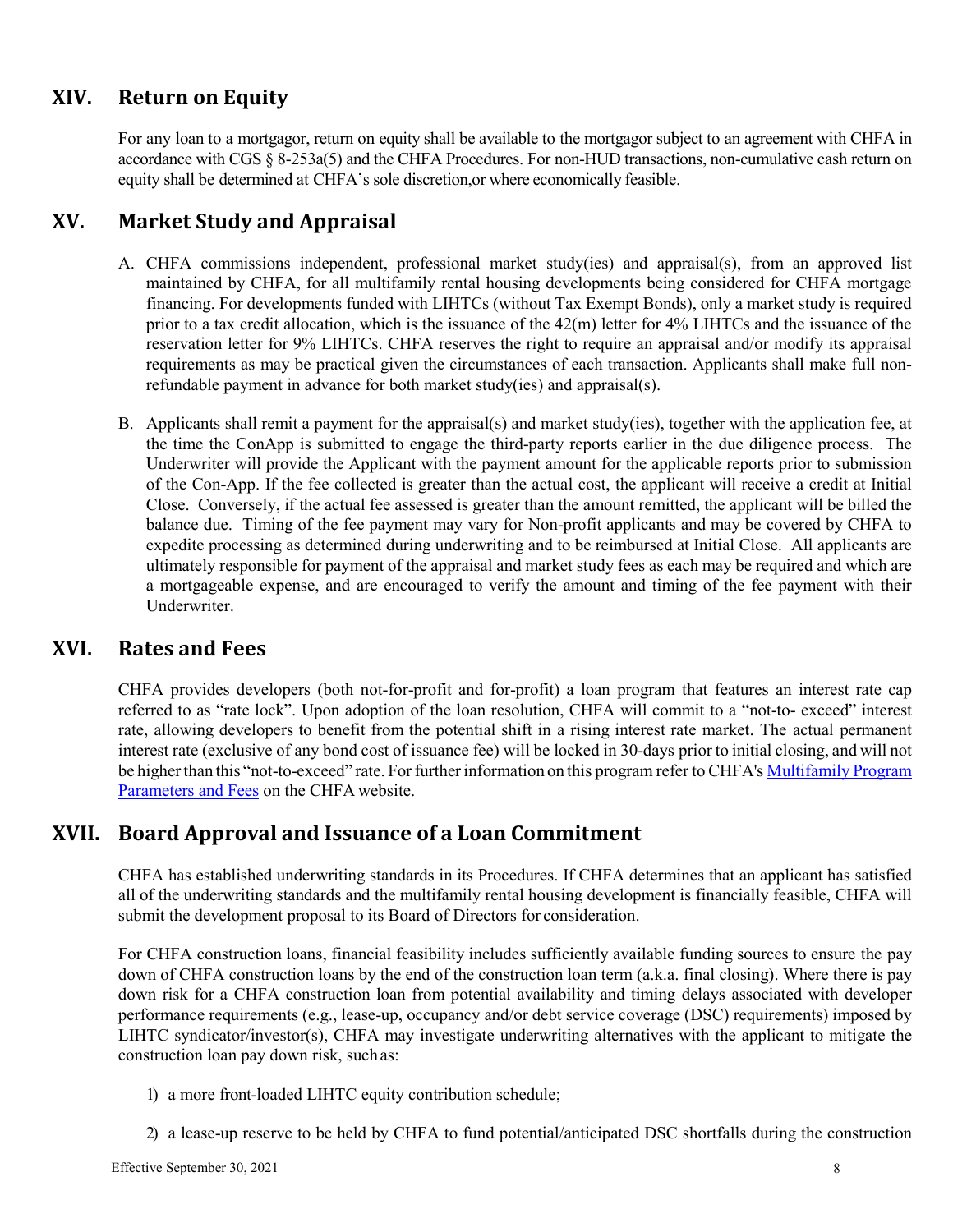term (and early permanent term, if needed);

- 3) the availability of outside bridge financing beyond the CHFA construction loan term; and/or
- 4) a longer construction term.

Upon consideration by the CHFA Board of Director's Mortgage Committee, a financing proposal may be referred to the full Board of Directors for its consideration. If a financing resolution is adopted by the full Board of Directors then a loan commitment is issued. The terms and conditions upon which CHFA will make its mortgage loan shall be contained in the loan commitment. The loan commitment shall be effective for a period set forth therein.

#### <span id="page-8-0"></span>**XVIII. Initial Closing**

Prior to scheduling an initial closing, the applicant shall submit all documentation required by CHFA. Refer to the CHFA website for a sample initial closing checklist and standard closing requirements. If necessary and beneficial, CHFA may hold regularly scheduled conference calls during the initial closing process to ensure the timely receipt of all required documentation with the participation of appropriate development team members. If CHFA elects to retain external, third-party legal services to assist with the initial closing, the cost for such services may be included in the development budget.

Prior to commencement of construction, CHFA shall conduct a pre-construction meeting with the applicant/mortgagor and other applicable members of the development team. For more information on the preconstruction meeting or the initial closing process refer to the [Construction Guideline: Project Planning and Technical](https://www.chfa.org/developers/design-and-construction-criteria/)  [Services Review](https://www.chfa.org/developers/design-and-construction-criteria/) on the CHFA website.

#### <span id="page-8-1"></span>**XIX. Construction Period**

CHFA shall retain a third-party, independent field observer at the mortgagor's expense, for developments funded with CHFA funds. The field observer shall monitor the progress and attend development job meetings, on a schedule determined by CHFA. The cost of the field observer's services is a mortgageable expense and may be included in the development budget.

CHFA will process and fund one request for advance of mortgage proceeds per month. CHFA will advance and disburse mortgage loan proceeds to the mortgagor as the construction or renovation progresses, the time and amount of each disbursement will be at the sole discretion and upon the estimation of CHFA relative to the percentage of work in place, subject to conditions described by CHFA. When the CHFA Permanent Only product is utilized, monthly construction progress reports from the project architect shall be required and CHFA Technical Services staff will conduct periodic site visits of the properties to verify construction progress.

Depending on the type of construction and other varying factors(e.g. weather), it may take up to 24 months to complete a development. It is anticipated that construction will take no longer than 24 months. A longer construction term may be available on a case by case basis.

#### <span id="page-8-2"></span>**XX. Substantial Completion/Permission to Occupy**

The mortgagor shall notify CHFA in writing when the mortgagor's supervising architect determines that substantial completion of the multifamily rental housing development has been achieved. The mortgagor shall prepare the permission to occupy form available on the CHFA website and submit to CHFA along with the supervising architect's punch list and a copy of the certificate of occupancy.